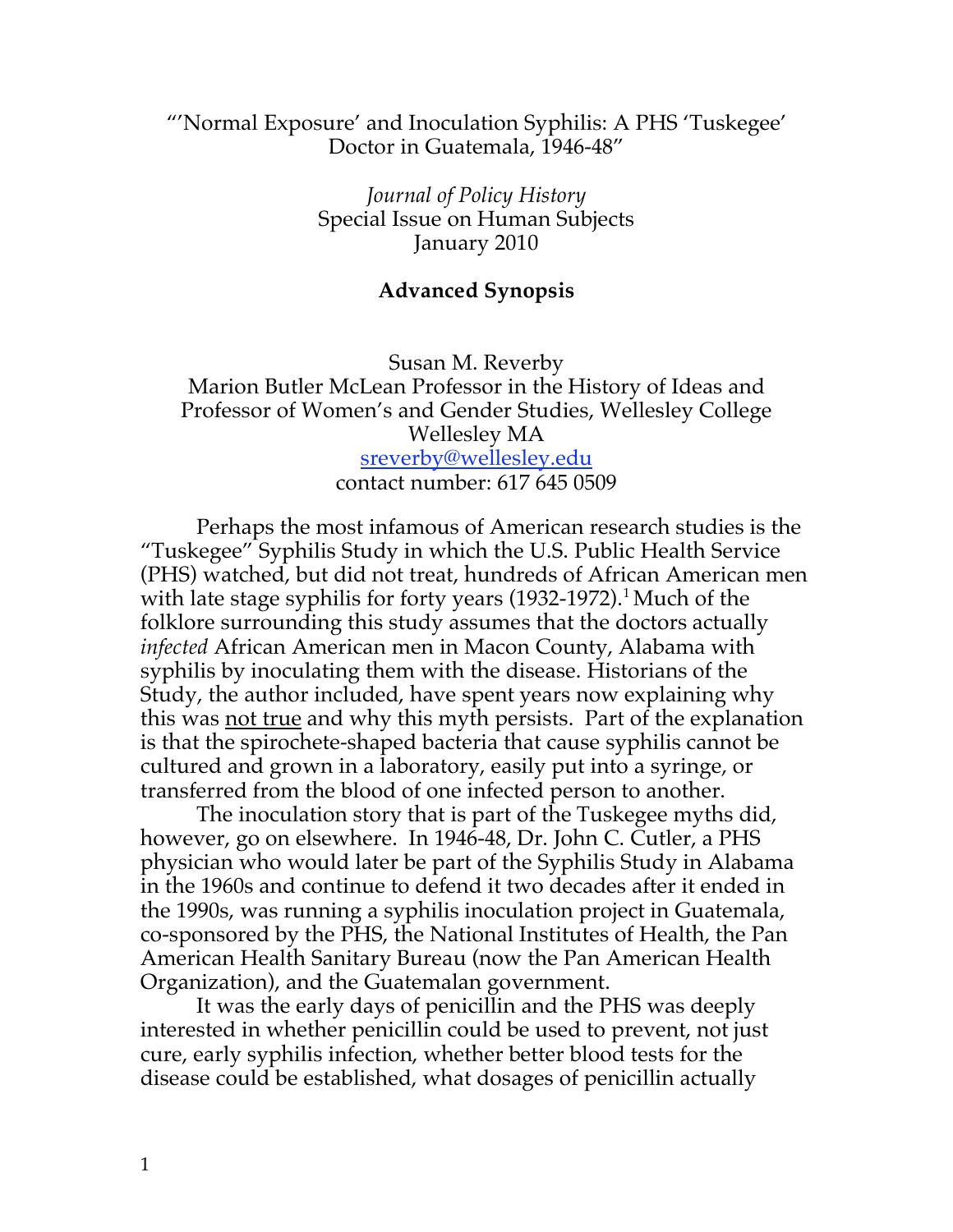cured infection, and to understand the process of re-infection after cures. Many scientific questions remained to be answered.

One of these had to do with if, in addition to condoms, there was a need for a better chemical prophylaxis against the disease that a man could apply directly to his penis right after possible exposure, or whether just relying upon penicillin as cure from a health professional after the syphilis was diagnosed would be sufficient.<sup>2</sup> Syphilologists were well aware of the problems with many of the blood tests done to determine syphilis, the inability to translate animal research studies (primarily done with rabbits and sometimes with chimpanzees) to humans, the complicated chronic nature of the disease, and the wiliness of the syphilitic spirochete that had fascinated them for decades.

In 1944 the PHS had done experiments on prophylaxis in gonorrhea at the Terre Haute Federal Penitentiary in the United States. In this prison, the "volunteers" were deliberately injected with gonorrhea (which can be cultured), but the PHS had found it difficult to get the men to exhibit infection and the study was abandoned. <sup>3</sup> To continue that work, and to extend it to syphilis, the PHS looked south beyond American borders.

Cutler and the other physicians chose men in the Guatemala National Penitentiary, then in an army barracks, and men and women in the National Mental Health Hospital for a total of 696 subjects. Permissions were gained from the authorities but not individuals, not an uncommon practice at the time, and supplies were offered to the institutions in exchange for access. The doctors used prostitutes with the disease to pass it to the prisoners (since sexual visits were allowed by law in Guatemalan prisons) and then did direct inoculations made from syphilis bacteria poured onto the men's penises or on forearms and faces that were slightly abraded when the "normal exposure" produced little disease, or in a few cases through spinal punctures. Unlike in Alabama, the subjects were then given penicillin after they contracted the illness. However, whether everyone was then cured is not clear and not everyone received what was even then considered adequate treatment.

Yet the PHS was aware then that this was a study that would raise ethical questions. For as Surgeon General Thomas Parran made clear "'You know, we couldn't do such an experiment in this country."4 Deception was the key here as it had been in Tuskegee. Much of this was kept hushed even from some of the Guatemalan officials and information about the project only circulated in selected syphilology circles. When it proved difficult to transfer the disease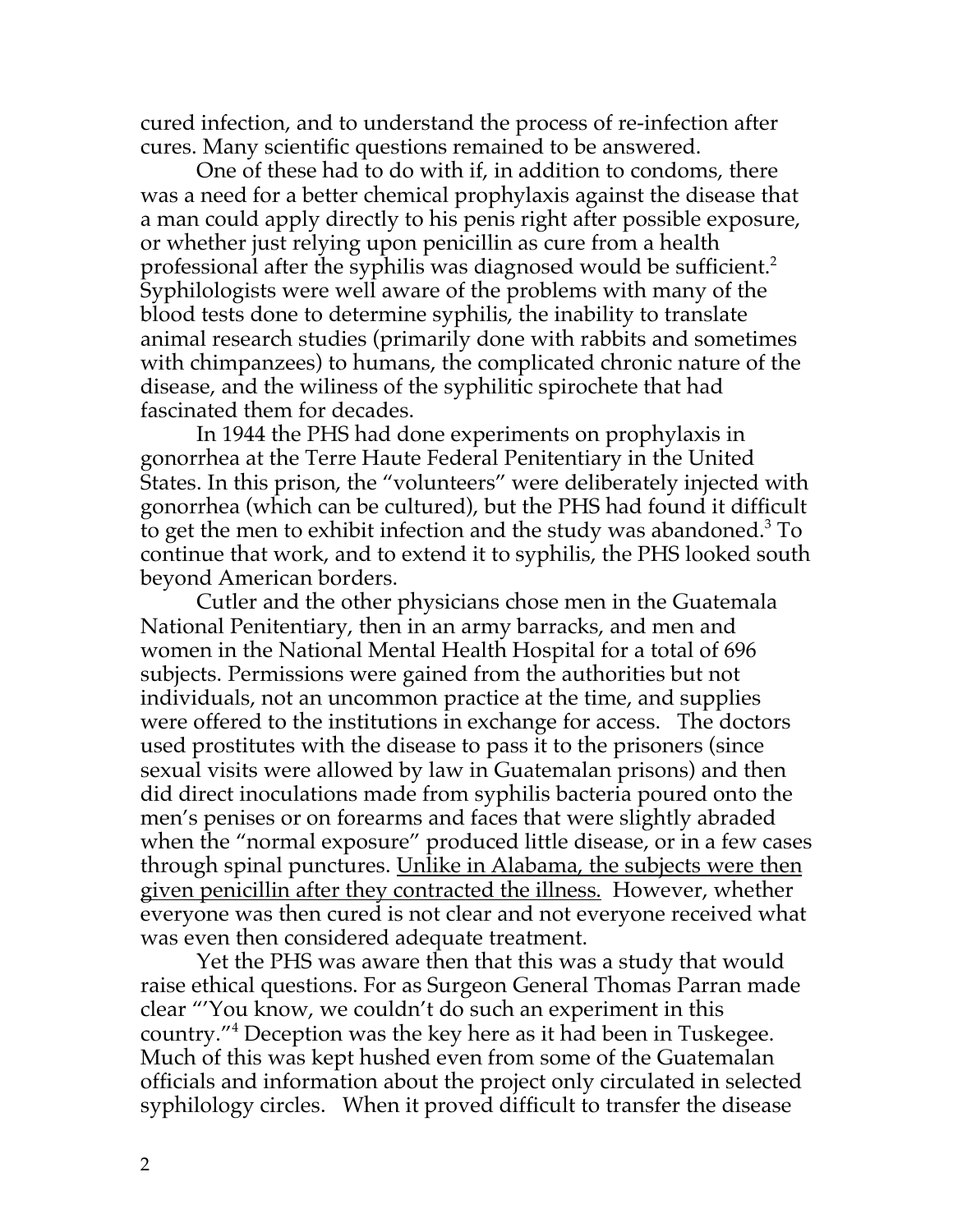and other priorities at home seemed more important, Cutler was told to pack up and come back to the States.

Cutler would then go on to work with other PHS physicians, including Sidney Olansky who also participated in the Syphilis Study in Alabama, to use inoculation (on arms not penises) on "human volunteers" at the infamous Sing Sing Prison in Ossining, New York, in 1953-56 where the study was explained to the prisoners. Both studies were focused on the immunological responses to the disease and to providing up to date science in the face of penicillin wide spread usage.

This article compares the rumors about Tuskegee with what happened in Guatemala. It explains why they were different: the men and women in Guatemala were infected and treated, even if not always successfully.

The studies in Guatemala demonstrate the connections between research done in developing countries and the United States, and the flow of information back and forth. It shows definitively that the PHS did not give the men in Alabama the disease. And it reminds us that the scientific enterprise must always be watched over, even when the intentions are good and the "best men" do it.

 <sup>1</sup> Susan M. Reverby, *Examining Tuskegee: The Infamous Syphilis Study and its Legacy* (Chapel Hill: University of North Carolina Press, 2009); Susan M. Reverby, ed. *Tuskegee's Truths: Rethinking the Tuskegee Syphilis Study* (Chapel Hill: University of North Carolina Press, 2000). <sup>2</sup> John C. Cutler, "Current Concepts of Prophylaxis," *Bulletin of the New York*

*Academy of Medicine* 52 (October 1976): 866-896. For the counter view to the position on prophylaxis taken by Cutler and the PHS, see Joseph Earle Moore, *The Modern Treatment of Syphilis* (Springfield: Charles C. Thomas, 2nd edition, 1943), pp. 564-567. On tensions between the PHS doctors and Moore see John F. Mahoney to John C. Cutler, April 19, 1948, Box 1, Folder 13, John C. Cutler Papers, University Archives, University of Pittsburgh, Pittsburgh, PA, hereafter referred to as the Cutler Papers.

<sup>&</sup>lt;sup>3</sup>Inoculum was both cultured and taken from the penis of one infected man and put into the penis of another. See John F. Mahoney et. al.,"Experimental Gonococcic Urethritis in Human Volunteers," *American Journal of Syphilis, Gonorrhea and Venereal Diseases* 30 ( January1946): 1-39. For more on the policy debate over the Terre Haute research, see Harry M. Marks, *The Progress of Experiment* (New York: Cambridge University Press, 1997), pp. 100-105. On a revived interest in prison research see Institute of Medicine, *Ethical Considerations for Research Involving Prisoners* (Washington, D.C.: Institute of Medicine, 2006);